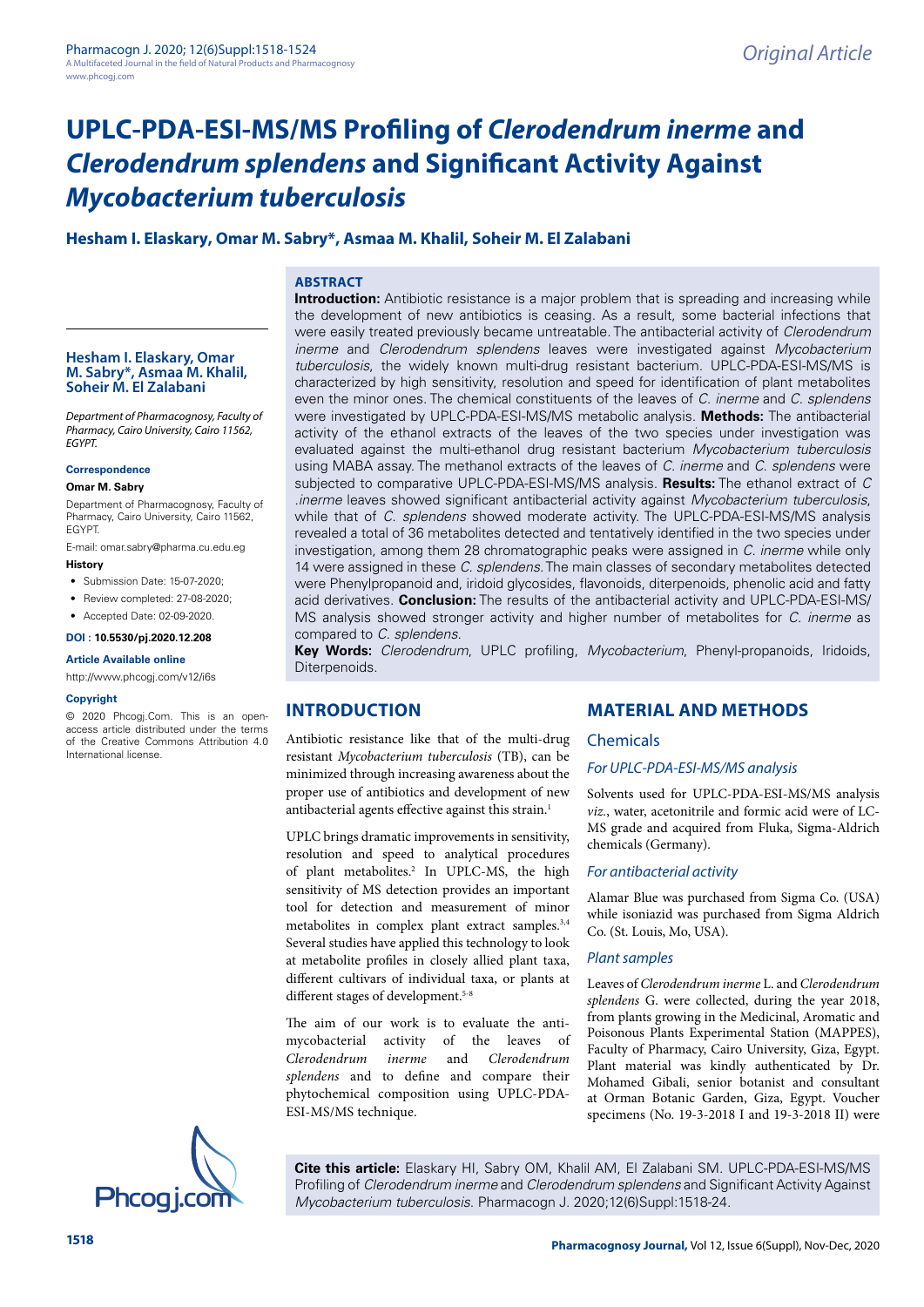deposited in the Herbarium of the Department of Pharmacognosy, Faculty of Pharmacy, Cairo University. The leaves were air-dried then finely powdered.

## Investigation of chemical composition by UPLC-PDA-ESI-MS/MS analysis

UPLC-PDA-ESI-MS/MS system was used for profiling of secondary metabolites. It consisted of an Orbitrap Elite mass spectrometer (Thermo Fischer Scientific, Darmstadt, Germany) coupled to an UPLC-PDA-ESI-MS/MS system (Dionex Ulti Mate 3000, Thermo Fischer Scientific), equipped with RP-C18 column (particle size 1.8 μm, pore size 100 Å, 150 mm  $\times$  1 mm i.d., Acquity HSS T3, Waters, USA) and a photodiode array detector (220–600 nm, Thermo Fischer Scientific) and operated in the negative ion mode. A mobile phase consisting of water/formic acid, 99.9/0.1 v/v (A) and acetonitrile/ formic acid, 99.9/0.1 v/v (B) was used for the separation. The following binary gradient was applied: 0 to 1 min: isocratic 95% A, 5% B; 1 to 11 min: linear from 5 to 100% B; 11 to 19 min: isocratic 100% B and 19 to 30 min: isocratic 5% B. The column temperature was maintained at 40 °C. The injection volume was 2 μL and the flow rate was 150 μL/ min. The apparatus was externally calibrated by the Pierce ESI negative ion calibration solution (product No. 88324) from Thermo Fisher Scientific. The data were evaluated using the software X-calibur 2.2 SP1. Metabolites were characterized by their UV–VIS spectra (220–600 nm), mass spectra and comparison to phytochemical dictionary of natural products database CRC Press and reported literature.

# **EXTRACTION PROCEDURE**

## For anti-mycobacterial activity

Samples (10 g, each) of the air-dried powdered leaves were separately extracted using n-hexane (60-80 °C) and the defatted mark macerated with ethanol (70%) until exhaustion. The extraction process was aided by sonication (Elma Terrasonic TS 540, Germany). The obtained ethanol extracts were filtered then dried under vacuum (rotatory evaporator Büchi, G. Switzerland).

## For UPLC-PDA-ESI-MS/MS analysis

Samples (5 mg, each) of the air-dried powdered leaves were separately homogenized with 1.5 mL 80% methanol containing 10  $\mu$ g/mL umbelliferone (internal standard) using a Turrax mixer (11,000 rpm) for five 20 seconds periods. To prevent heating, a period of 1 min separated each mixing period. Extracts were then vortexed vigorously and centrifuged at 3000 g for 30 min to remove plant debris. An amount of 3µL of the supernatant<sup>5</sup> was used for UPLC-PDA-ESI-MS/ MS analysis. Chromatographic conditions and mass spectrometry parameters followed that described in previous reports<sup>6</sup>.

## **ANTI-MYCOBACTERIAL ACTIVITY**

#### Principle of the Assay

The ethanol extracts (EEs) of *C. inerme* and *C. splendens* were investigated for antibacterial activity against *Mycobacterium*  tuberculosis (TB) using reported methods.<sup>1</sup> using the Microplate Alamar Blue Assay (MABA). The latter is based on measuring the change in colour intensity of the blue colour of Alamar Blue solution by the activity of *Mycobacterium tuberculosis*. The colour intensity is measured at 590 nm using ELISA microplate reader. The percentage inhibition of mycobacterial growth by different concentrations of each sample was calculated as the average of triplicate measurements. The concentrations required to inhibit 90% of mycobacterial growth (MIC 90) and the lowest concentration that prevented colour change of Alamar Blue solution (MIC) were determined from the doseresponse curve. Isoniazid was used as a reference drug.

## Procedure

The assay was performed according to (Franzblau *et al*., 1998) in a black, clear-bottomed, 96-well microplate to minimize background effect. The outer perimeter wells were filled with sterile water to prevent dehydration in experimental wells. A serial dilution (0.06 –125 µg/ mL) of each of the tested extracts and the reference drug, isoniazid, dissolved in DMSO, were prepared in the microplate then 0.1 mL of *Mycobacterium tuberculosis* inoculum (105 CFU/mL) was added to the wells. Wells containing bacteria only were used as negative control. Plates were incubated at 37  $\degree$ C for 4 days, then 20 µL of Alamar Blue solution and 12.5 µL of 20% Tween 80 were added to the entire plate. The plates were re-incubated at  $37 \text{ °C}$  for 24 hours then the colour intensity was measured at 590 nm using ELISA microplate reader. The percentage inhibition of mycobacterial growth was calculated from the following formula;

% inhibition =  $1 -$  (mean of test well/mean of B well)  $\times 100$ 

Where mean of test well and mean of B well are the averages of triplicate determinations of the absorbance of both sample and negative control at 590 nm, respectively. MIC 90 and MIC were determined for each sample and for standard isoniazid from the dose-response curve as the concentrations required to inhibit 90% of mycobacterium growth and the lowest concentration that prevented colour change of Alamar Blue solution indicating no mycobacterium activity, respectively.

## **RESULTS**

## Anti-mycobacterial activity against Mycobacterium tuberculosis (TB)

The methanol extracts of the leaves of *C. inerme* and *C. splendens* were evaluated for anti-mycobacterial activity against *Mycobacterium*  tuberculosis using the Microplate Alamar Blue Assay (MABA).<sup>9</sup> Results are represented by Figure 1 and recorded in Table 1. From table 1, the methanol extract of the leaves of *C. inerme* exerted significant antibacterial activity against *Mycobacterium tuberculosis*, with MIC 90 and MIC values of 7.2 µg/mL and 15.63 µg/mL, respectively. *C. splendens* showed moderate activity with MIC 90 and MIC values of 30.8 and 62.5 µg/mL, respectively. The MIC 90 and MIC values of the reference drug, isoniazid were 0.04 and 0.24 µg/mL, respectively.

## UPLC-PDA-ESI-MS/MS metabolic analysis of the methanol extracts of the leaves

A non-targeted UPLC-PDA-ESI-MS/MS metabolite profiling of methanolic extracts derived from leaf samples of *C. inerme* and *C. splendens* was conducted to assess for differences in their metabolite composition. Results are represented by Figure 2 and recorded in Table 2.

## Identification of phenyl-propanoid glycosides

Two types of phenyl-propanoid glycosides were detected in the methanol extract of the leaves of *C. inerme*. The first type, represented by verbascoside, magnoloside A or D (peaks **14** and **15**). The second type, represented by markhamioside B (peak **20**). The methanol extract of the leaves of *C. splendens* was found to contain one type of phenylpropanoid glycosides, represented by markhamioside C (peak **13**). The MS/MS data and UV absorbance of the detected phenyl-propanoid glycosides were compared to reference literature for confirmation of their identities. $10-15$ 

## Identification of iridoid glycosides

Melittoside (peak **2**), inerminoside A1 (peak **5**), *p*-coumaroyl melittoside (peak **12**), inerminoside B (peak **17**) and inerminoside A (peak **18**) were detected in the methanol extract of the leaves of *C. inerme* only. Teucardioside (peak **6**), was found in the methanol extract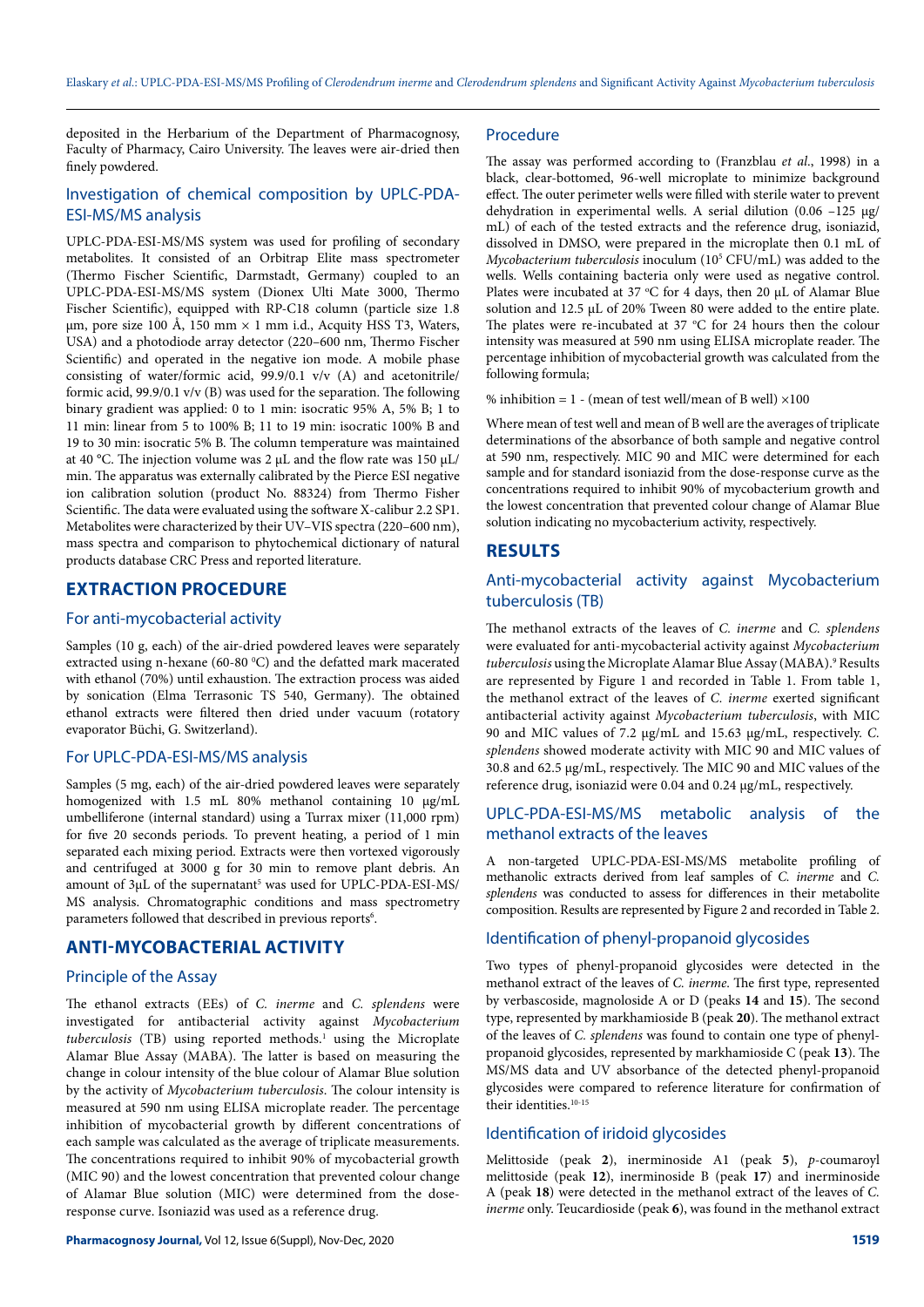**Table 1:** *In-vitro* **anti-mycobacterial activity of the EEs of the leaves of** *C. inerme* **and** *C. splendens* **compared to standard isoniazid.**

| Sample/Standard | MIC 90 $\mu$ g/mL | $MIC$ $\mu$ g/mL |  |  |
|-----------------|-------------------|------------------|--|--|
| C. inerme EE    | 7.2               | 15.63            |  |  |
| C. splendens EE | 30.8              | 62.5             |  |  |
| Isoniazid       | 0.04              | 0.24             |  |  |

| Table 2: Metabolites identified in the methanol extracts of the leaves of C. inerme and C. splendens via UPLC-PDA-ESI-MS/MS in the negative ionization |  |
|--------------------------------------------------------------------------------------------------------------------------------------------------------|--|
| mode.                                                                                                                                                  |  |

| Peak no.       | Rt (min) | <b>UV</b> | Mol. ion m/z (-) | <b>Mol. Formula</b>  | $MSn$ ions m/z (-)                                               | Identification                              | C.1.                             | C. S.                            |
|----------------|----------|-----------|------------------|----------------------|------------------------------------------------------------------|---------------------------------------------|----------------------------------|----------------------------------|
| $\mathbf{1}$   | 0.67     | 249       | 377.0853         | $C_{18}H_{18}O_9$    | 341.1089, 215.0329                                               | Dihydroxy caffeic acid hexoside             | $^+$                             | $\, +$                           |
| $\overline{c}$ | 1.44     | <b>ND</b> | 523.1668         | $C_{21}H_{32}O_{15}$ | 523.1668                                                         | Melittoside                                 | $^+$                             |                                  |
| 3              | 1.95     | <b>ND</b> | 279.1080         | $C_{11}H_{20}O_{81}$ | 117.0541, 113.0235,<br>101.0231, 89.0235                         | 2-Hydroxy-2-methyl butyric acid<br>hexoside | $^+$                             |                                  |
| $\overline{4}$ | 8.82     | 350, 369  | 325.0924         | $C_{15}H_{16}O_8$    | 163.0404, 119.0490                                               | Coumaric acid hexoside                      | $^{+}$                           |                                  |
| 5              | 9.15     | 324, 369  | 507.1706         | $C_{21}H_{32}O_{14}$ | 463.1819, 375.1295,<br>331.1397                                  | Inerminoside A                              | $^{+}$                           |                                  |
| 6              | 9.35     | 343, 369  | 489.1602         | $C_{21}H_{30}O_{13}$ | 281.0621, 251.0523,<br>179.0355, 161.0247                        | Teucardioside                               |                                  | $^{+}$                           |
| 7              | 9.54     | 334, 369  | 457.1343         | $C_{20}H_{26}O_{12}$ | 325.0929, 205.0514,<br>163.0404, 119.0494                        | Coumaric acid pentosyl hexoside             | $^{+}$                           |                                  |
| 8              | 9.67     | 329, 369  | 473.1292         | $C_{20}H_{26}O_{13}$ | 341.0878, 179.0351,<br>135.0454                                  | Caffeic acid pentosyl hexoside              | $\begin{array}{c} + \end{array}$ | $^{+}$                           |
| 9              | 9.75     | 329, 369  | 387.1656         | $C_{18}H_{28}O_9$    | 369.1558, 207.1028,<br>163.1131                                  | Coumaroyl hexoside oxinoformate             | $\begin{array}{c} + \end{array}$ | $+$                              |
| 10             | 9.93     | 329, 369  | 335.0765         | $C_{16}H_{16}O_8$    | 179.0353, 135.0453                                               | Caffeoyl shikimic acid                      |                                  | $^{+}$                           |
| 11             | 10.07    | 325       | 637.1763         | $C_{29}H_{34}O_{16}$ | 475.1462                                                         | Rhamnazin-3O-rutinoside                     |                                  | $^+$                             |
| 12             | 10.15    | 328       | 669.2020         | $C_{30}H_{38}O_{17}$ | 507.1720                                                         | p-Coumaroyl melittoside                     | $^{+}$                           | $\overline{\phantom{a}}$         |
| 13             | 10.32    | 285, 329  | 755.2395         | $C_{34}H_{44}O_{19}$ | 623.1984, 593.2029,<br>461.1668                                  | Markhamioside C                             |                                  | $\begin{array}{c} + \end{array}$ |
| 14             | 10.33    | 288, 332  | 623.1975         | $C_{29}H_{36}O_{15}$ | 461.1669                                                         | Verbascoside                                | $^{+}$                           |                                  |
| 15             | 10.47    | 289, 327  | 623.1975         | $C_{29}H_{36}O_{15}$ | 461.1669                                                         | Magnoloside A isomer                        | $+$                              |                                  |
| 16             | 10.54    | 280, 331  | 607.1658         | $C_{28}H_{32}O_{15}$ | 299.0563, 284.0329                                               | Nitensoside A                               |                                  | $^{+}$                           |
| 17             | 10.58    | 268, 334  | 673.2704         | $C_{31}H_{46}O_{16}$ | 507.1730, 489.1624                                               | Inerminoside B                              | $^+$                             |                                  |
| 18             | 10.68    | 320       | 675.2857         | $C_{31}H_{48}O_{16}$ | 507.1720, 489.1615                                               | Inerminoside A                              | $^+$                             |                                  |
|                |          |           |                  |                      | 197.0467, 179.0351,                                              |                                             |                                  |                                  |
| 19             | 10.7     | 288, 329  | 359.0766         | $C_{18}H_{16}O_8$    | 161.0246                                                         | Rosmarinic acid                             |                                  | $+$                              |
| 20             | 10.84    | 286, 328  | 783.2702         | $C_{36}H_{48}O_{19}$ | 651.2295, 607.2244,<br>589.2136                                  | Markhamioside B                             | $\begin{array}{c} + \end{array}$ |                                  |
| 21             | 10.9     | 286, 331  | 475.0874         | $C_{22}H_{20}O_{12}$ | 299.0560, 175.0248                                               | 4'-Methyl scutellarein-7-O- hexuro-<br>nide | $^+$                             | $\begin{array}{c} + \end{array}$ |
| 22             | 11.03    | 319       | 343.0814         | $C_{18}H_{16}O_7$    | 223.0247, 197.0455,<br>179.0350, 161.0244,<br>145.0296, 135.0453 | Caffeic acid derivative                     |                                  | $^{+}$                           |
| 23             | 11.13    | 269, 332  | 459.0925         | $C_{22}H_{20}O_{11}$ | 283.0610, 175.0249                                               | Acacetin-7-O-hexuronide                     | $\! + \!\!\!\!$                  |                                  |
| 24             | 11.47    | 293       | 269.0456         | $C_{15}H_{10}O_5$    | 269.0456, 225.0556,<br>201.0558, 149.0223                        | Apigenin                                    | $\begin{array}{c} + \end{array}$ |                                  |
| 25             | 11.51    | ND        | 581.2590         | $C_{29}H_{42}O_{12}$ | 535.2559, 475.2331,<br>373.2021, 345.2106,<br>331.1913           | Galloyl hexoside acetate derivative         | $\begin{array}{c} + \end{array}$ |                                  |
| 26             | 11.58    | ND        | 329.2300         | $C_{18}H_{34}O_5$    | 314.0428, 311.2227,<br>293.2120, 229.1445,<br>213.1140, 171.1028 | Tri hydroxy octadecenoic acid               | $^{+}$                           |                                  |
| 27             | 11.69    | 297, 339  | 299.0558         | $C_{16}H_{12}O_6$    | 284.0328, 153.0196, 119.505                                      | 4'-Methyl scutellrein                       | $\begin{array}{c} + \end{array}$ |                                  |
| 28             | 11.71    | ND        | 287.2226         | $C_{16}H_{32}O_4$    | 287.2226, 269.2126,<br>241.2175                                  | Di hydroxy hexadecenoic acid                | $\begin{array}{c} + \end{array}$ | $^{+}$                           |
| 29             | 11.86    | 292       | 271.0606         | $C_{15}H_{12}O_5$    | 256.0379, 119.0488                                               | Naringenin                                  | $^{+}$                           |                                  |
| 30             | 11.88    | 292, 334  | 313.0713         | $C_{17}H_{14}O_6$    | 298.0485, 283.0249                                               | Pictolinarigenin                            | $^+$                             |                                  |
| 31             | 11.99    | 293, 328  | 343.0816         | $C_{18}H_{16}O_7$    | 328.0589                                                         | Hydroxy trimethoxy flavone                  | $^{+}$                           |                                  |
| 32             | 12.04    | 293       | 347.1858         | $C_{20}H_{28}O_5$    | 303.1869, 259.2072,<br>243.1760                                  | Trihydroxy abietatrienoic acid              | $\begin{array}{c} + \end{array}$ |                                  |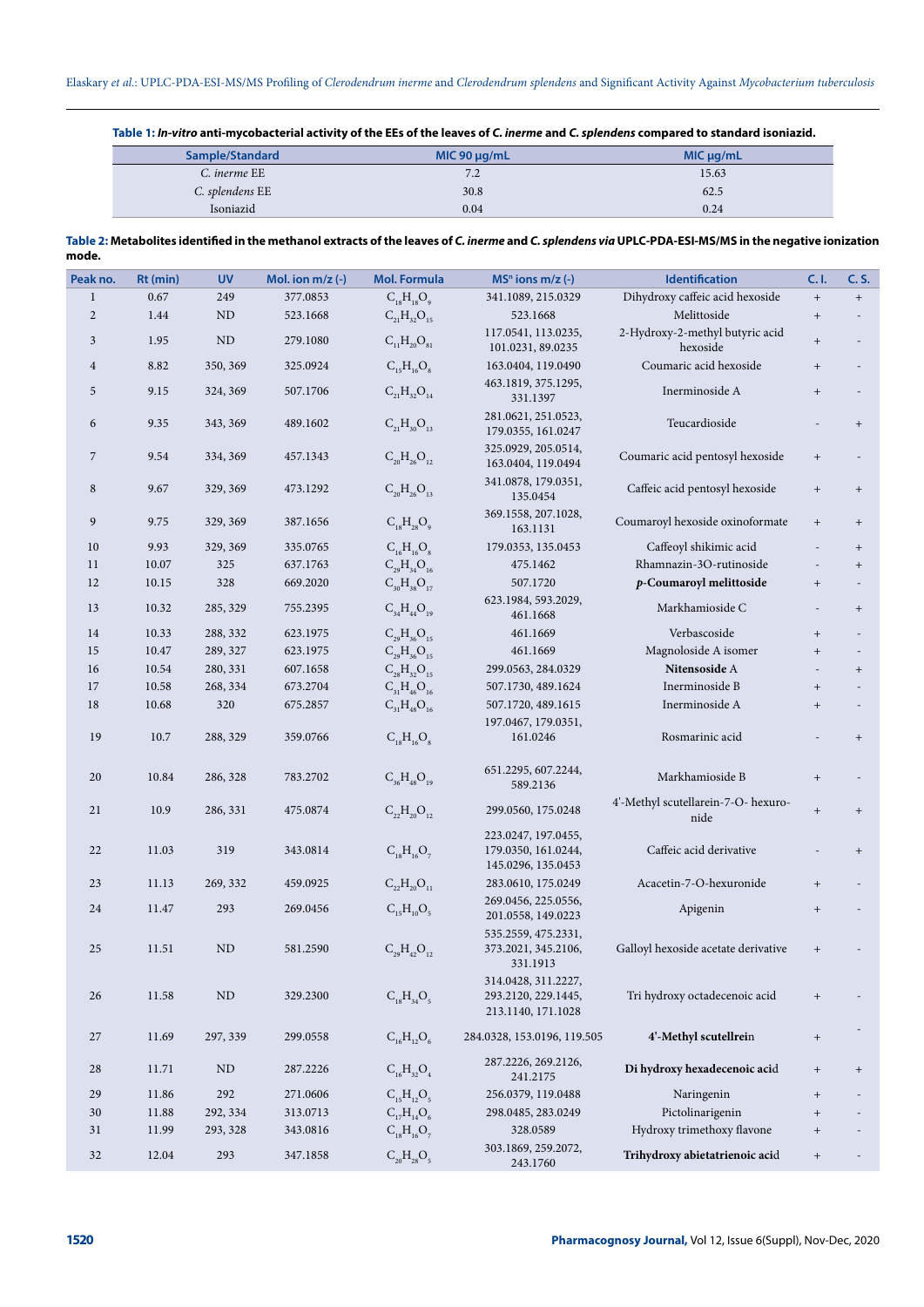| 33 | 12.28 | N <sub>D</sub> | 837.4135 | $C_{39}H_{66}O_{19}$ | ----                                      | Monolinolein tri hexoside         |                          | $\overline{\phantom{a}}$ |
|----|-------|----------------|----------|----------------------|-------------------------------------------|-----------------------------------|--------------------------|--------------------------|
| 34 | 12.37 | N <sub>D</sub> | 331.1910 | $C_{20}H_{28}O_4$    | 287.2018                                  | Clerodermic acid                  |                          |                          |
| 35 | 13.69 | <b>ND</b>      | 555.2835 | $C_{28}H_{43}O_{11}$ | 555.2835, 299.0443,<br>255.2332, 225.0073 | Hispidulin methoxy tetradecenoate | $+$                      | $\overline{\phantom{a}}$ |
| 36 | 13.88 | <b>ND</b>      | 295.2274 | $C_{18}H_{32}O_3$    | 295.2274, 249.2228,<br>155.1443,          | Hydroxy octadecadienoic acid      | $\overline{\phantom{a}}$ |                          |

C. I., *Clerodemdrum inerme*; C. S., *Clerodendrum splendens*

(+) and (-) indicate presence and absence of a metabolite, respectively; ND, not detected; Rt, retention time.



**Figure 1:** Line graphs representing concentration-dependent percentage inhibition of *Mycobacterium tuberculosis* growth of the ethanol extracts of the leaves of *C. inerme and C. splendens* compared to standard isoniazid.



**Figure 2:** Representative UPLC-MS total ion chromatograms (TIC) of the methanol extracts of the leaves of *C. inerme* and *C. splendens* in the negative ionization mode.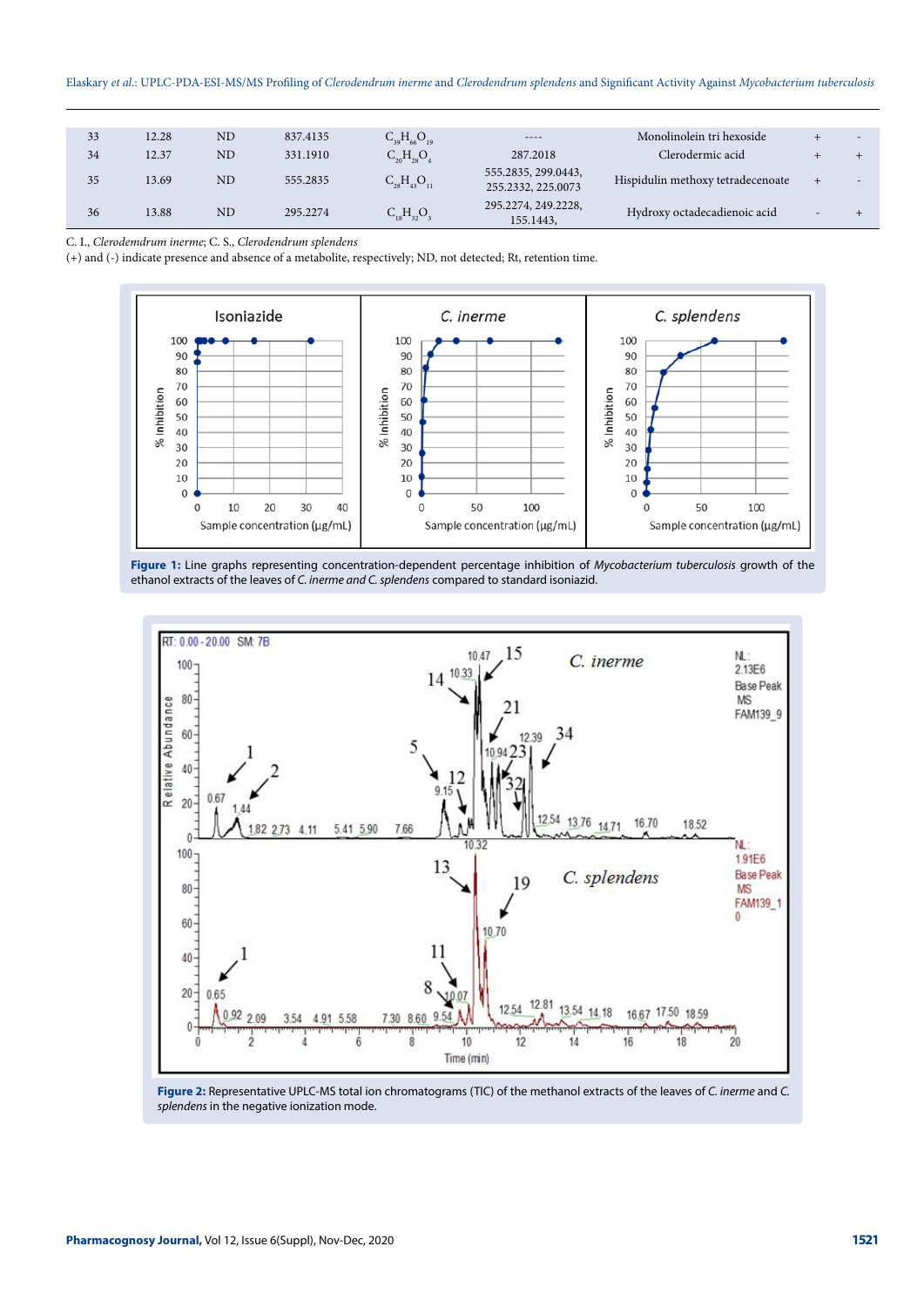of the leaves of *C. splendens* only. The identities of the detected iridoid glycosides were confirmed through comparison with MS/MS data of reference literature.<sup>16,17</sup>

## Identification of flavonoids

Apigenin (peak **24**), pictolinarigenin (peak **30**), hydroxy trimethoxy flavone (peak **31**). 4'-methyl scutellarein (peak **27**), Naringenin (peak **29**), 4'-methyl scutellarein-7-O-hexuronide (peak **21**) and acacetin-7-O-hexuronide (peak **23**) were identified in the methanol extract of the leaves of *C. inerme*. On the other hand, rhamnazin-3-O-rutinoside (peaks **11)** and nitensoside A (peaks **16)** were identified in the leaves of *C. splendens* only. For confirmation of the identities of the compounds, their MS/MS data and UV absorbances were compared to reference literature<sup>18-20</sup>

#### Identification of diterpenoids

Trihydroxy abieta-trienoic acid (peak **32**), was detected only in the methanol extract of the leaves of *C. inerme*. Marrubiagenin (peak **34**) was detected in both methanol extracts of the leaves of *C. inerme* and *C. splendens*. For confirmation, the MS/MS data of the identified diterpenes was compared to reference literature of their identities.<sup>21</sup>

#### Identification of phenolic acid derivatives

Coumaric acid hexoside (peak **4**), coumaric acid pentosyl hexoside (peak **7**), *p*-Coumaroyl melittoside (peak **12**) and galloyl hexoside acetate derivative (peak **25**) were detected only in the methanol extracts of the leaves of *C. inerme*. Caffeoyl shikimic acid (peak **10**), rosmarinic acid (peak **19**) and caffeic acid derivative (peak **22**) were detected only in the methanol extracts of the leaves of *C. splendens*. For confirmation of the identities of the identified compounds, their MS data and UV absorbances were compared to reference literature.<sup>22-24</sup>

#### Identification of fatty acid derivatives

2-Hydroxy-2-methyl butyric acid hexoside (peak **3**), tri hydroxy octadecenoic acid (peak **26**), monolinolein tri hexoside (peak **33**) and Hispidulin methoxy tetradecenoate (peak **35**) were detected only in the methanol extracts of the leaves of *C. inerme*. hydroxy octadecadienoic acid (peak **36**) was detected only in the methanol extracts of the leaves of *C. splendens*.

## **DISCUSSION**

From the previous results, the methanol extract of the leaves of *C. inerme* showed significant anti-mycobacterial activity against *Mycobacterium tuberculosis*, with MIC 90 and MIC values of 7.2 µg/mL value of 15.63 µg/mL, respectively. The methanol extract of *C. splendens*  showed moderate anti-mycobacterial activity against *Mycobacterium tuberculosis* with MIC 90 and MIC values of 30.8 and 62.5 µg/mL, respectively. The UPLC-PDA-ESI-MS/MS analysis revealed a total of 36 metabolites detected and tentatively identified in the two species under investigation. Twenty-eight chromatographic peaks, belonging to various metabolite classes, were assigned and identified in *C. inerme*, whereas 14 chromatographic peaks were assigned and identified in *C. splendens*. The main classes of secondary metabolites detected were phenyl-propanoid and iridoid glycosides, flavonoids, diterpenoids, phenolic acid and fatty acid derivatives.

## **CONCLUSION**

The methanol extract of the leaves of *C. inerme* exerts significant antibacterial activity against *Mycobacterium tuberculosis*, with MIC 90 and MIC values of 7.2 µg/mL and 15.63 µg/mL. Comparative UPLC-PDA-ESI-MS/MS metabolic analysis of *C. inerme* showed a chromatographic profile wealthier in components compared to that of *C. splendens*. Thus, the leaves of *C. inerme* can be utilized for treatment

of *Mycobacterium tuberculosis* infections after further investigations and can be considered a richer source of plant metabolites compared to *C. splendens*.

## **ACKNOWLEDGEMENT**

We thank Professor Mohamed Farag, Department of Chemistry, American University in Cairo, for helping us by performing the UPLC-MS analysis.

## **DISCLOSURE STATEMENT**

The authors have no conflicts of interest to declare.

#### **ABBREVIATIONS**

C. I.: *Clerodemdrum inerme;* C. S.: *Clerodendrum splendens;* ME: Methanol Extract; MIC 90: The concentration required to inhibit 90% of bacterial growth; MIC: The lowest concentration that prevented colour change of Alamar Blue solution; ND: Not Detected; Rt: Retention time.

#### **REFERENCES**

- 1. Farag MA, Wessjohann LA. Metabolome Classification of Commercial Hypericum perforatum (St. John's Wort) Preparations via UPLC-qTOF-MS and Chemometrics. Planta Med. 2012;78(5):488-96.
- 2. Nováková L, Matysová L, Solich P. Advantages of application of UPLC in pharmaceutical analysis. Talanta. 2006;68(3):908-18.
- 3. Allwood JW, Goodacre R. An introduction to liquid chromatography-mass spectrometry instrumentation applied in plant metabolomic analyses. Phytochem Anal. 2010;21(1):33-47.
- 4. Fiehn O. Combining genomics, metabolome analysis, and biochemical modelling to understand metabolic networks. Comp Funct Genomics. 2001;2(3):155-68.
- 5. Farag MA, Mohsen M, Heinke R, Wessjohann LA. Metabolomic fingerprints of 21 date palm fruit varieties from Egypt using UPLC/PDA/ESI-qTOF-MS and GC-MS analyzed by chemometrics. Food Res Int. 2014;64:218-26.
- 6. Okada T, Nakamura Y, Kanaya S. Metabolome Analysis of Ephedra Plants with Different Contents of Ephedrine Alkaloids by Using UPLC‐Q‐TOF‐MS. Planta Med. 2009;75(12):1356-62.
- 7. Cao G, Zhang Y, Feng J. A rapid and sensitive assay for determining the main components in processed fructus corni by UPLC-Q-TOF-MS. Chromatographia. 2011;73(1-2):135-41.
- 8. Yelin I, Kishony R. Antibiotic Resistance. Medicine (Baltimore). 2018;45(10):622- 8.
- 9. Franzblau SG, Witzig RS, Mclaughlin JC. Rapid, low-technology MIC determination with clinical Mycobacterium tuberculosis isolates by using the microplate Alamar Blue assay. J Clin Microbiol. 1998;36(2):362-66.
- 10. Cardoso SM, Guyot S, Marnet N, Lopes-da-Silva JA, Renard CMGC, Coimbra MA. Characterisation of phenolic extracts from olive pulp and olive pomace by electrospray mass spectrometry. J Sci Food Agric. 2005;85(1):21-32.
- 11. Savarese M, De Marco E, Sacchi R. Characterization of phenolic extracts from olives (*Olea europaea* cv. Pisciottana) by electrospray ionization mass spectrometry. Food Chem. 2007;105(2):761-70.
- 12. Li L, Tsao R, Liu Z. Isolation and purification of acteoside and isoacteoside from *Plantago psyllium* L. by high-speed counter-current chromatography. J Chromatogr A. 2005;1063(1-2):161-9.
- 13. Xue Z, Yan R, Yang B. Phenylethanoid glycosides and phenolic glycosides from stem bark of *Magnolia officinalis*. Phytochemistry. 2016;127:50-62.
- 14. Lee WJ, Moon JS, Kim SI. A phenylpropanoid glycoside as a calcineurin inhibitor isolated from Magnolia obovata Thunb. J Microbiol Biotechnol. 2015;25(9):1429-32.
- 15. Saracoǧlu I, Harput ÜŞ, Çaliş I, Ogihara Y. Phenolic constituents from Phlomis lycia. Turkish J Chem. 2002;26(1):133-42.
- 16. Karioti A, Bolognesi L, Vincieri FF, Bilia AR. Analysis of the constituents of aqueous preparations of Stachys recta by HPLC-DAD and HPLC-ESI-MS. J Pharm Biomed Anal. 2010;53(1):15-23.
- 17. Calis I, Hosny M, Yürüker A. Inerminosides A1, C, and D: Three new iridoid biglycosides from Clerodendrum inerme. Planta Med. 1993;59:600-1.
- 18. Zhang Z, Jia P, Zhang X. LC–MS/MS determination and pharmacokinetic study of seven flavonoids in rat plasma after oral administration of Cirsium japonicum DC. extract. J Ethnopharmacol. 2014;158:66-75.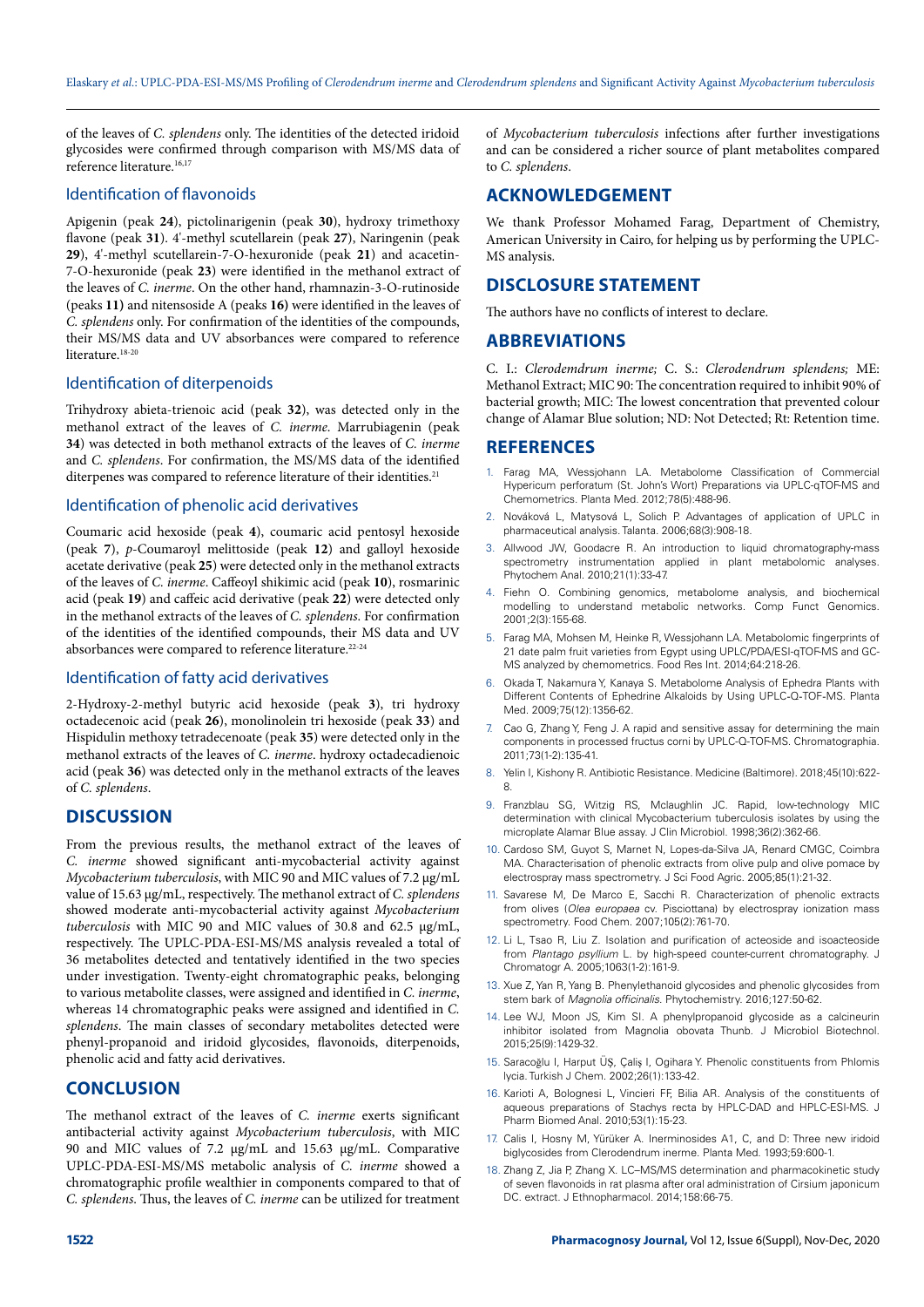- 19. Li Q, Wang L, Dai P. A combined strategy of mass fragmentation, post-column cobalt complexation and shift in ultraviolet absorption spectra to determine the uridine 5'-diphospho-glucuronosyltransferase metabolism profiling of flavones after oral administration of a flavone mi. J Chromatogr A. 2015;1395:116-28.
- 20. Grayer J, Veitch NC, Kite GC, Paton AJ, Garnock-jones PJ. Scutellarein 4'-methyl ether glycosides as taxonomic markers in Teucridium and Tripora (Lamiaceae, Ajugoideae). Phytochemistry. 2002;60:727-31.
- 21. Efdi M, Itoh T, Akao Y, Nozawa Y, Koketsu M, Ishihara H. The isolation of secondary metabolites and in vitro potent anti-cancer activity of clerodermic acid from *Enicosanthum membranifolium*. Bioorganic Med Chem. 2007;15(11):3667-71.
- 22. Cech NB, Eleazer MS, Shoffner LT, Crosswhite MR, Davis AC, Mortenson AM. High performance liquid chromatography/electrospray ionization mass spectrometry for simultaneous analysis of alkamides and caffeic acid derivatives from Echinacea purpurea extracts. J Chromatogr A. 2006;1103(2):219-28.
- 23. Bais HP, Walker TS, Schweizer HP, Vivanco JM. Root specific elicitation and antimicrobial activity of rosmarinic acid in hairy root cultures of Ocimum basilicum. Plant Physiol Biochem. 2002;40(11):983-95.
- 24. Sanchez-rabaneda F, Jauregui O, Lamuela-raventos RM. I dentification of phenolic compounds in artichoke waste by high-performance liquid chromatography – tandem mass spectrometry. 2003;1008:57-72.

# **GRAPHICAL ABSTRACT**



## **ABOUT AUTHORS**



#### Prof. Dr. **Hesham El-Askary**

Dr. **Hesham El-Askary** is a Professor of natural product chemistry and Medicinal Plants. He obtained his *Ph.D.* degree in 1994 from Cairo University/ Phillips University, Marburg, Germany. He was appointed as **Dean &** *Vice-dean* for Faculties of Pharmacy of four Egyptian Universities. He developed his career as *Expert* in herbal and natural medicine through several international publications, conferences and projects. He was appointed as *a consultant* for several pharmaceutical companies in Egypt and as a *member* of both *Technical Committee* for drug registration and *Scientific Committee* for herbal and dietary supplements at the *Ministry of Health, Egypt*.



#### **Asmaa M. Khalil**

Teaching assistant, Asmaa M. Khalil obtained her M.Sc. in Pharmacognosy from Faculty of Pharmacy, Cairo University in 2019. Her primary areas of research are biological evaluation of natural products (plant extracts and isolated compounds) together with qualitative and quantitative chromatographic analysis of plant extracts (HPLC and LC/MS).